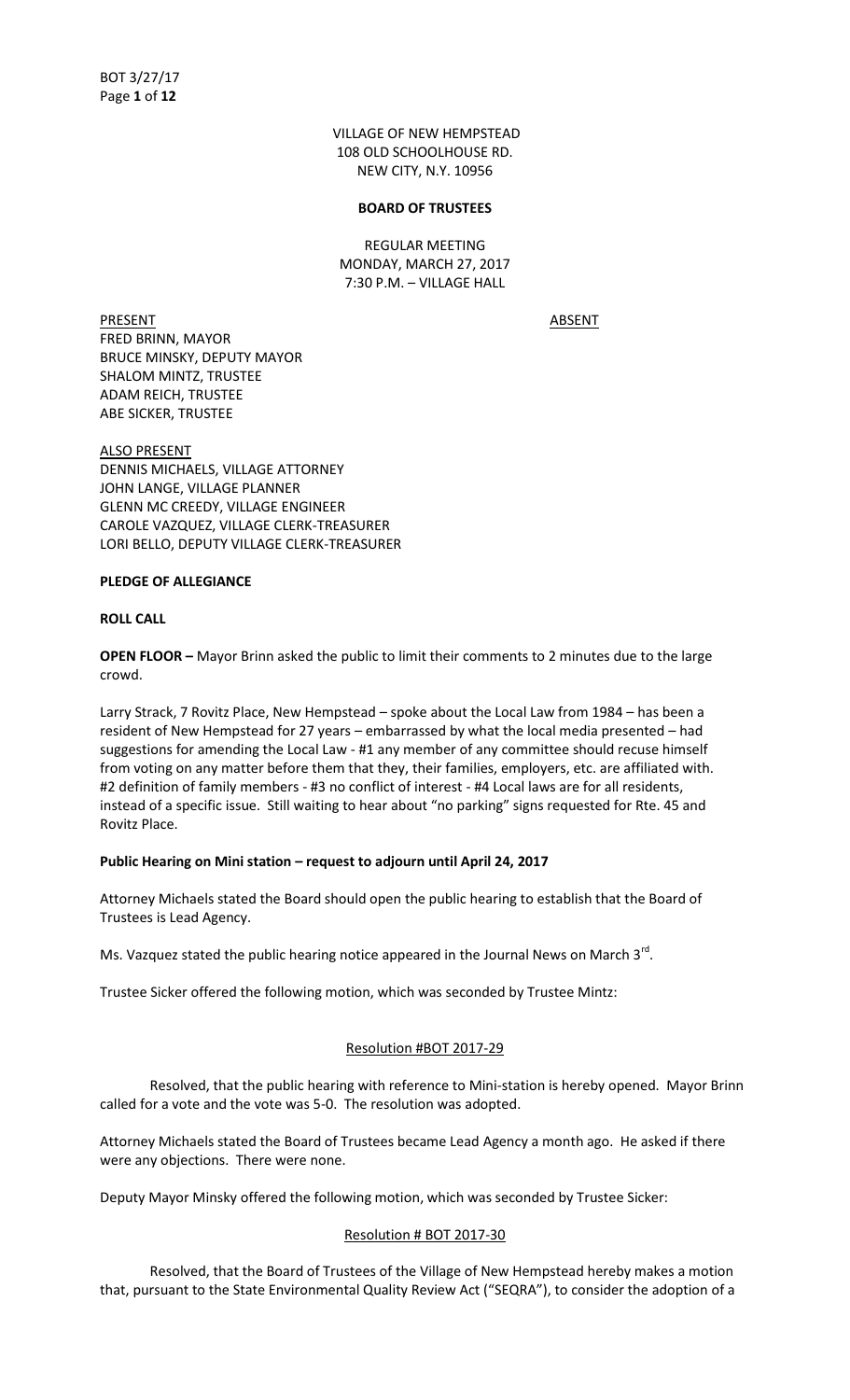BOT 3/27/17 Page **2** of **12**

proposed Local Law to allow semi attached and attached residential town homes in certain areas of the Village. It is hereby classified as an Unlisted action as defined by SEQRA Regulation 617.4; no agency, other than the Village Board of Trustees and the Rockland County Department of Planning will have any significant involvement in the review process, pursuant to SEQRA Regulation 617.6, and this Board hereby declares itself as SEQRA Lead Agency. Mayor Brinn called for a vote and the vote was 5-0. The resolution was adopted.

Attorney Michaels stated this is only establishing Lead Agency. It has nothing to do with approval of the amending of the Local Law.

## **Public Hearing 306 Grandview LLC – request to adjourn until April 24, 2017**

Ms. Vazquez stated the public hearing notice appeared in the Journal News on March 3, 2017

Deputy Mayor Minsky offered the following motion, which was seconded by Trustee Sicker:

## Resolution # BOT 2017-31

 Resolved, that the public hearing on 306 Grandview LLC is hereby open. Mayor Brinn called for a vote and the vote was 5-0. The resolution was adopted.

Marshall Katz, Mayor of the Village of Wesley Hills, read the correspondence from The Village of Wesley Hills to the Village of New Hempstead dated March 27, 2017 into the record. Same will be annexed to and made a part of this record.

Mayor Katz also read into the record a letter from Wesley Hills regarding Proposed R-TH Residence – Townhouse Zoning Amendments dated March 27, 2017. Same will be annexed to and made a part of this record.

Frank Brown, Attorney & resident of Wesley Hills – comments regarding the NC overlay District – in the event you, the Board, decide to enact this law, some suggestions regarding parking regulations, which he feels are inadequate, due to experience at Wesley Hills. Not all commercial uses generate the same amount of traffic, there is a difference in the amount of traffic for a regular retail store vs. a Veterinary Office, vs. a Chiropractic Office vs. a restaurant, etc. Wesley Hills has done individualized parking requirements, which may change as the use changes, i.e. a change in the type of business.

Trustee Sicker asked for a copy of the Wesley Hills zoning law.

Mayor Brinn stated both applications are being proposed by an applicant as a petition for a zone change to the Village of New Hempstead. Tonight they are looking for adjournment. This is far from being approved, however, the comments are appreciated.

Trustee Sicker offered the following motion, which was seconded by Trustee Mintz:

# Resolution # BOT 2017-32

 Resolved, that the Board of Trustees of the Village of New Hempstead hereby makes a motion pursuant to the State Environmental Quality Review Act ("SEQRA"), to consider the adoption of a proposed Local Law amending the Village Zoning Law by establishing a neighborhood Commercial N.C. overlay Zoning District which is being petitioned by 306 Grandview Commons LLC and is hereby classified as an unlisted action pursuant to SEQRA Regulation 617.4. No agency other than the Board of Trustees and the Rockland County Department of Planning will have any significant involvement in; the review process, pursuant to SEQRA Regulation 617.6 and this Board hereby declares itself as SEQRA Lead Agency. Mayor Brinn called for a vote and the vote was 5-0.

Trustee Reich offered the following motion, which was seconded by Trustee Sicker:

## Resolution # BOT 2017-33

 Resolved, that the public hearing on application of 306 Grandview Commons LLC is hereby continued until a date certain of May 22, 2017, at 7:30 p.m. in Village Hall. There will be no other public notices between now and May 22<sup>nd</sup>. Mayor Brinn called for a vote and the vote was 5-0. The resolution was adopted.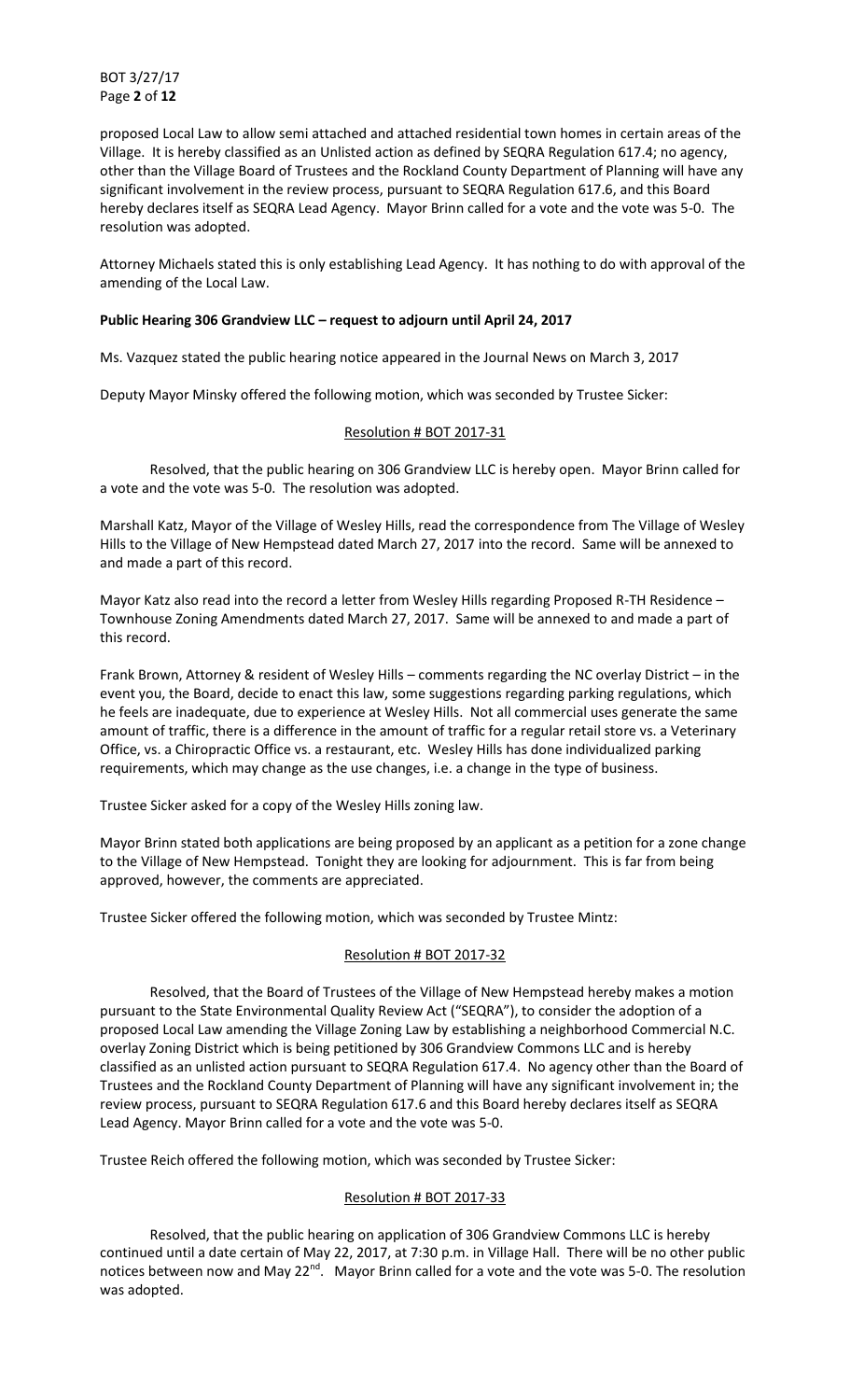# Trustee Sicker offered the following motion, which was seconded by Trustee Reich: Resolution # BOT 2017-34

 Resolved, that the public hearing on application of Mini-station is hereby continued until a date certain of April 24, 2017 at 7:30 p.m. in Village Hall. There will be no other public notices between now and April 24<sup>th</sup>. Mayor Brinn called for a vote and the vote was 5-0. The resolution was adopted.

# **Crown Castle – Discussion**

Esne Lombard spoke for Crown Castle – here to discuss the proposed 24 pole attachments in the public right-of-way. First proposal was in 12/15.

Keith Ainsworth, Esq. – representing the Village on this matter – gave an explanation of what Crown Castle plans to do. There needs to be a provision for the co-location on existing poles. There is some question as to whether the local community has residual rights to regulate these facilities. He asked the Board to ask any questions they had and offered them to enter into a franchise agreement or adopt a RUA usage agreement. The Board has until May to make their decision.

Mayor Brinn stated John Lange, Village Planner is to investigate whether 24 nodes on poles throughout the Village if sufficient or if that number is needed.

Attorney Ainsworth stated the number is determined by the State.

Chris Fisher – Crown Castle – explained why this proposal is being made.

Greg Sharp spoke about how the system is designed.

Mayor Brinn stated this particular situation does not require a public hearing.

Mayor Brinn asked for brief comments from the audience.

Stephen Geis, 7 Kingston Dr. – would like the high density of coverage explained.

Greg Sharp gave a technical explanation.

Mayor Brinn stated the little brown boxes about ¾ up the pole are the nodes.

Charles Frankel – 15 Woodwind Lane – All of these are in the Pleasant Ridge area. This vendor has already installed one of these nodes, which is located on Grandview Ave. just off the corner of Ashlawn Ave. These are revenue producing for the Village. Wanted to know if an agreement has been reached with the vendor as to what revenue there would be. If that is unsatisfactory, is there an ability to get a competitor.

Attorney Michaels stated Attorney Ainsworth has been hired by the Village. Not for the applicant.

Ms. Lombard stated this does not fall under the Village. The County obtained the permit from them.

Attorney Ainsworth stated the amount is 5% - not a large amount - \$5,000 per year.

Trustee Sicker had some questions regarding the structure of the poles.

Attorney Michaels stated Attorney Ainsworth will be guiding the Village on the right-of-way agreement. The Board has until May 20th to accept this agreement.

## **Mesivta Ahavas Hatorah referral to Planning Board to be Lead Agency**

Mayor Brinn recused himself on this matter. Deputy Mayor Minsky also recused himself on this matter.

Trustee Sicker offered the following motion, which was seconded by Trustee Reich: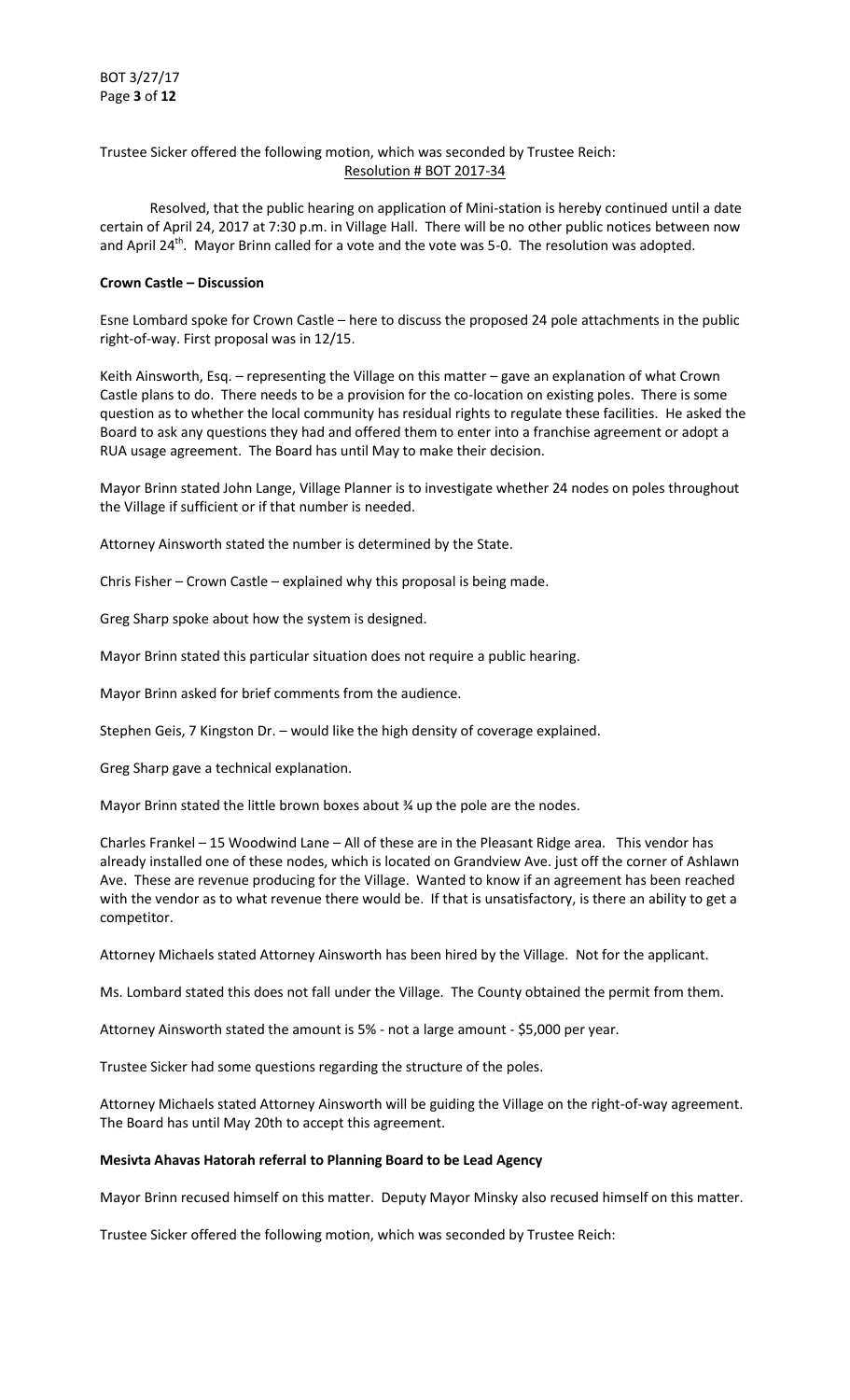## Resolution # BOT 2017-35

 Resolved, that the Board of Trustees of the Village of New Hempstead has no objection to the Planning Board acting as Lead Agency for the application of Mesivta Ahavas Hatorah. All in favor – 3-0. The resolution was adopted.

# **Schedule Public Hearing for Mesivta Ahavas Hatorah for revised special permit.**

Trustee Sicker offered the following motion, which was seconded by Trustee Reich:

# Resolution # BOT 2017-36

 Resolved, that the Board of Trustees of the Village of New Hempstead hereby schedules a public hearing on application of Mesivta Ahavas Hatorah for April 24, 2017. All in favor – 3-0. The resolution was adopted.

# **GML – Rockland County Facilities Management – Gas fuel storage tanks.**

John Lange, Village Planner, gave his comments regarding this GML

Mayor Brinn stated we should notify the County that we want all documents, all plans and all that concerns us. We will be able to comment further after we have seen the plans and what the intent is. We do not, however, object to their being Lead Agency regarding this matter.

# **Public Hearing Special Permit – Israel Teichman (Local Law 2-2015 Local House of Worship)**

Ms. Vazquez stated the public hearing notice appeared in; the March 14<sup>th</sup> edition of the Journal News.

Trustee Sicker offered the following motion, which was seconded by Trustee Reich:

# Resolution # BOT 2017-37

 Resolved, that the Board of Trustees of the Village of New Hempstead hereby makes a motion, pursuant to the State Environmental Quality Review Act ("SEQRA") to consider the approval of a proposed Special Permit by Israel Teichman under Local Law 2-2015 Local House of Worship, which is within the Village's Zoning Law, is hereby classified as an Unlisted action as defined by SEQRA regulation 617.4; no agency, other than the Village Board of Trustees and the Village Planning Board, the Village Zoning Board of Appeals and the Rockland County Department of Planning, will have any significant involvement in the review process, pursuant to SEQRA Regulation 617.6; and this Board hereby declares itself as SEQRA Lead Agency. Mayor Brinn called for a vote and the vote was 5-0. The resolution was adopted.

Elliot Laskly – representing Israel Teichman and the congregation made the presentation. They have under 40 people, made changes will add a sprinkler. Narrative attached to these minutes. Asking for a Special Use Permit, subject to Local Law.

James Safer, 49 Pennington Way – where is the parking?

Laskly – all parking spaces faced towards the back – 17 spaces – existing hedge – cemetery in the back number of letters submitted to the Board volunteering the use of their driveways.

Susan Rodda – wants to maintain quiet neighborhood, does not want extra traffic. Property next to this property is on the agenda for next month for the same thing. (?)

Charles Frankel – 15 Woodwind Lane – Planning Board Procedures – Feels the Planning Board should be discussing the issues that are being discussed here.

Mr. Laskly stated the applicant has been before the Planning Board, the Village Planner, and the Village Engineer and incorporated all the recommendations. They were told they needed to get a Special Use Permit based upon the laws that are in the books at the time. After they get the Special Use Permit, they go back to the Planning Board. They are on the agenda. They feel they have addressed everything with reference to SEQRA.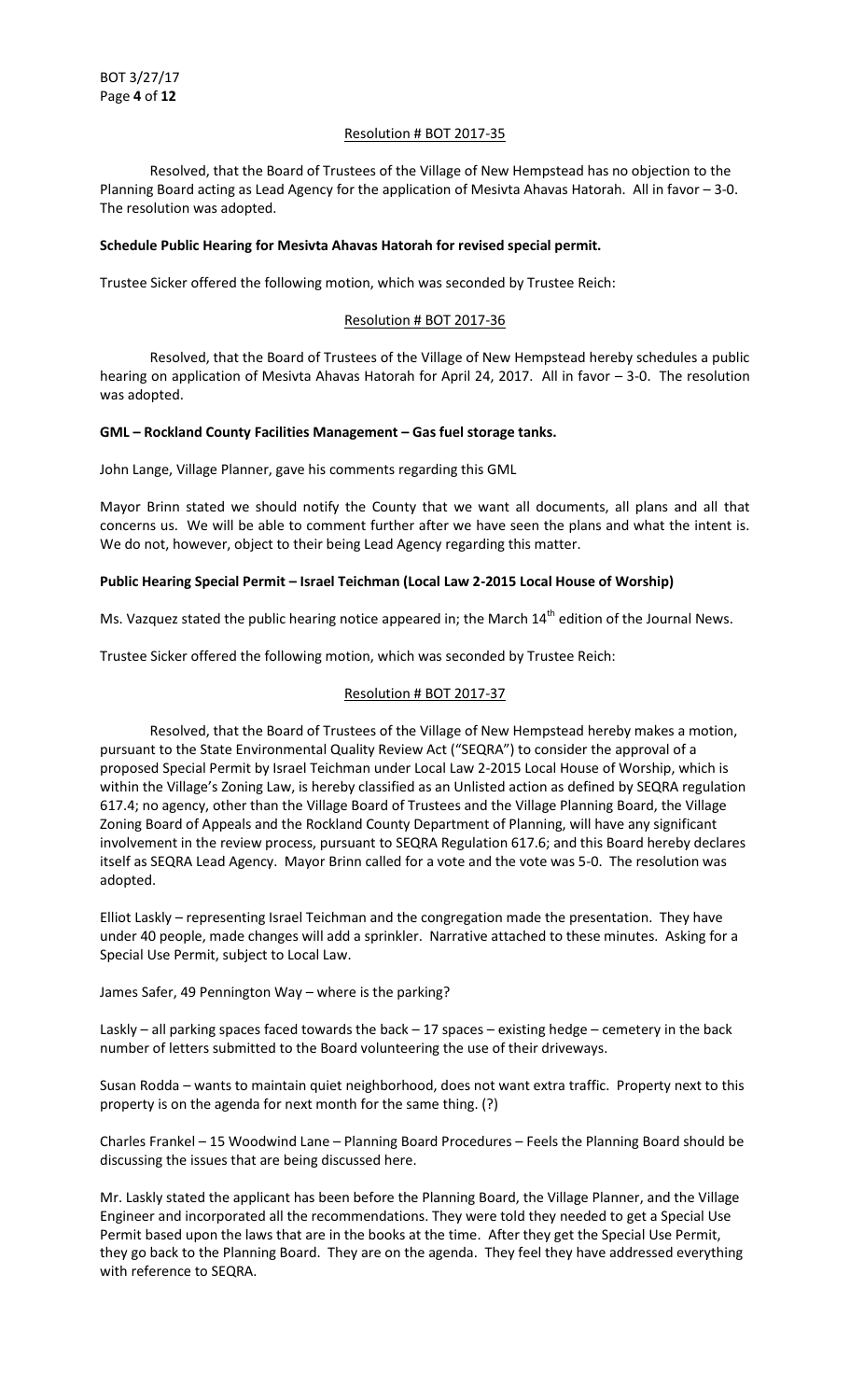BOT 3/27/17 Page **5** of **12**

Allen Fishkin asked how the applicant can be given the Special Permit if The Gathering Place Law has not been decided.

Mayor Brinn stated there are two Local Laws in place at this time; The Gathering Place and the other is the Local House of Worship.

Attorney Michaels explained that the Board is considering adopting the Place of Assembly Local Law and at the same time repealing Local Law #1 & 2 of 2015, which is the Gathering Place and the Local House of Worship. Rabbi Teichman is applying under Local Law 2 of 2015. Mr. Laskly is saying that if the new proposed Place of Assembly Local Law should be adopted, he has indicated that they would volunteer to be subject to the regulations of the new Place of Assembly law.

Correspondence from Rockland County Sewer District #1 dated March 24, 2017 is annexed to and made a part of this record.

The Board of Trustees now finds that the proposed action will or will not create a material conflict with an adopted land use plan or zoning regulations of the Village.

Trustee Reich offered the following motion, which was seconded by Deputy Mayor Minsky:

#### Resolution # BOT 2017-38

 Resolved, with reference to the application of Israel Teichman for a Special Use Permit, the Board of Trustees now finds that the proposed action will not create a material conflict with an adopted land use plan or zoning regulations of the Village. Mayor Brinn called for a vote. The vote was 5-0. The resolution was adopted.

Trustee Reich offered the following motion, which was seconded by Trustee Sicker:

#### Resolution # BOT 2017-39

 Resolved, with reference to the application of Israel Teichman for a Special Use Permit, the Board of Trustees finds that the proposed action will not result in a change in the use or intensity of use of land. Mayor Brinn called for a vote. The vote was 5-0. The resolution was adopted.

Trustee Sicker offered the following motion, which was seconded by Trustee Mintz:

## Resolution # BOT 2017-40

 Resolved, with reference to the application of Israel Teichman for a Special Use Permit, the Board of Trustees finds that the proposed action will not impair the character or quality of the existing community. Mayor Brinn called for a vote. The vote was 5-0. The resolution was adopted.

Trustee Reich offered the following motion, which was seconded by Trustee Sicker:

## Resolution # BOT 2017-41

 Resolved, with reference to the application of Israel Teichman for a Special Use Permit, the Board of Trustees finds that the proposed action will not have a potential significant adverse impact on the environmental characteristics that caused the establishment of a Critical Environmental Area (CEA) as there is none. Mayor Brinn called for a vote. The vote was 5-0. The resolution was adopted.

Trustee Reich offered the following motion, which was seconded by Trustee Sicker:

## Resolution # BOT 2017-42

 Resolved, with reference to the application of Israel Teichman for a Special Use Permit, the Board of Trustees finds that the proposed action will not have a potential significant adverse change in the existing level of traffic or affect existing infrastructure for mass transit, biking or walkway. Mayor Brinn called for a vote. The vote was 5-0. The resolution was adopted.

Trustee Reich offered the following motion, which was seconded by Trustee Sicker: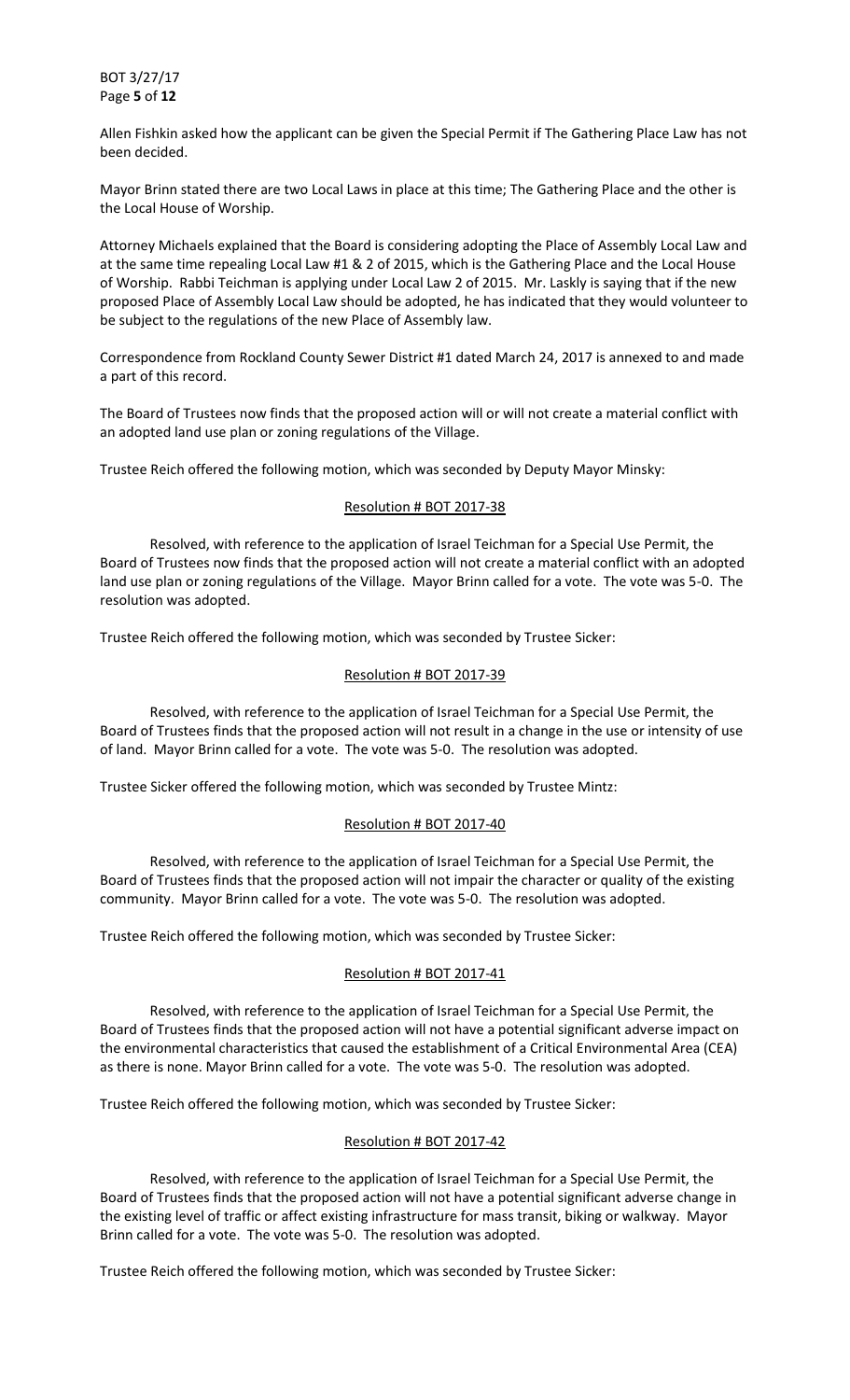## Resolution # BOT 2017-43

 Resolved, with reference to the application of Israel Teichman for a Special Use Permit, the Board of Trustees finds that the proposed action will not cause a potential significant adverse increase in the use of energy or fail to incorporate reasonably available energy conservation or renewable energy opportunities. Mayor Brinn called for a vote. The vote was 5-0. The resolution was adopted.

Trustee Reich offered the following motion, which was seconded by Trustee Sicker:

# Resolution # BOT 2017-44

 Resolved, with reference to the application of Israel Teichman for a Special Use Permit, the Board of Trustees finds that the proposed action will not cause a potential significant adverse environmental impact on the public / private water supplies or the public / private wastewater treatment utilities. Mayor Brinn called for a vote. The vote was 5-0. The resolution was adopted.

Trustee Reich offered the following motion, which was seconded by Trustee Sicker:

## Resolution # BOT 2017-45

 Resolved, with reference to the application of Israel Teichman for a Special Use Permit, the Board of Trustees finds that the proposed action will not cause a potential significant adverse environmental impact on the character or quality of important historic, archaeological, architectural or aesthetic resources. Mayor Brinn called for a vote. The vote was 5-0. The resolution was adopted.

Trustee Sicker offered the following motion, which was seconded by Trustee Reich:

## Resolution # BOT 2017-46

 Resolved, with reference to the application of Israel Teichman for a Special Use Permit, the Board of Trustees finds that the proposed action will not cause a potential significant adverse environmental impact or result in an adverse change to natural resources (e.g., wetlands, waterbodies, groundwater, air quality, flora & fauna) Mayor Brinn called for a vote. The vote was 5-0. The resolution was adopted.

Trustee Reich offered the following motion, which was seconded by Trustee Mintz:

# Resolution # BOT 2017-47

 Resolved, with reference to the application of Israel Teichman for a Special Use Permit, the Board of Trustees finds that the proposed action will not cause a potential significant adverse environmental impact or result in an increase in the potential for erosion, flooding or drainage problems. Mayor Brinn called for a vote. The vote was 5-0. The resolution was adopted.

Trustee Sicker offered the following motion, which was seconded by Trustee Reich:

## Resolution # BOT 2017-48

 Resolved, with reference to the application of Israel Teichman for a Special Use Permit, the Board of Trustees finds that the proposed action will not cause a potential significant adverse environmental action which would create a hazard to environmental resources or human health. Mayor Brinn called for a vote. The vote was 5-0. The resolution was adopted.

Trustee Reich offered the following motion, seconded by Trustee Sicker:

# Resolution # BOT 2017-49

 Resolved, Pursuant to SEQRA regulations 617.7, the Village Board of Trustees (BOT), as Lead Agency, grounded upon the reasons articulated in the BOT's analysis of Part 2 of the Short Environmental Assessment Form and also reviewed by the Part 1 of the Short Form as was submitted by the applicant, Israel Teichman entitled "Impact Assessment", and also having heard from the following officials of the Village: John F. Lange, Village Planner, Glen McCreedy, Village Engineer, and Dennis D.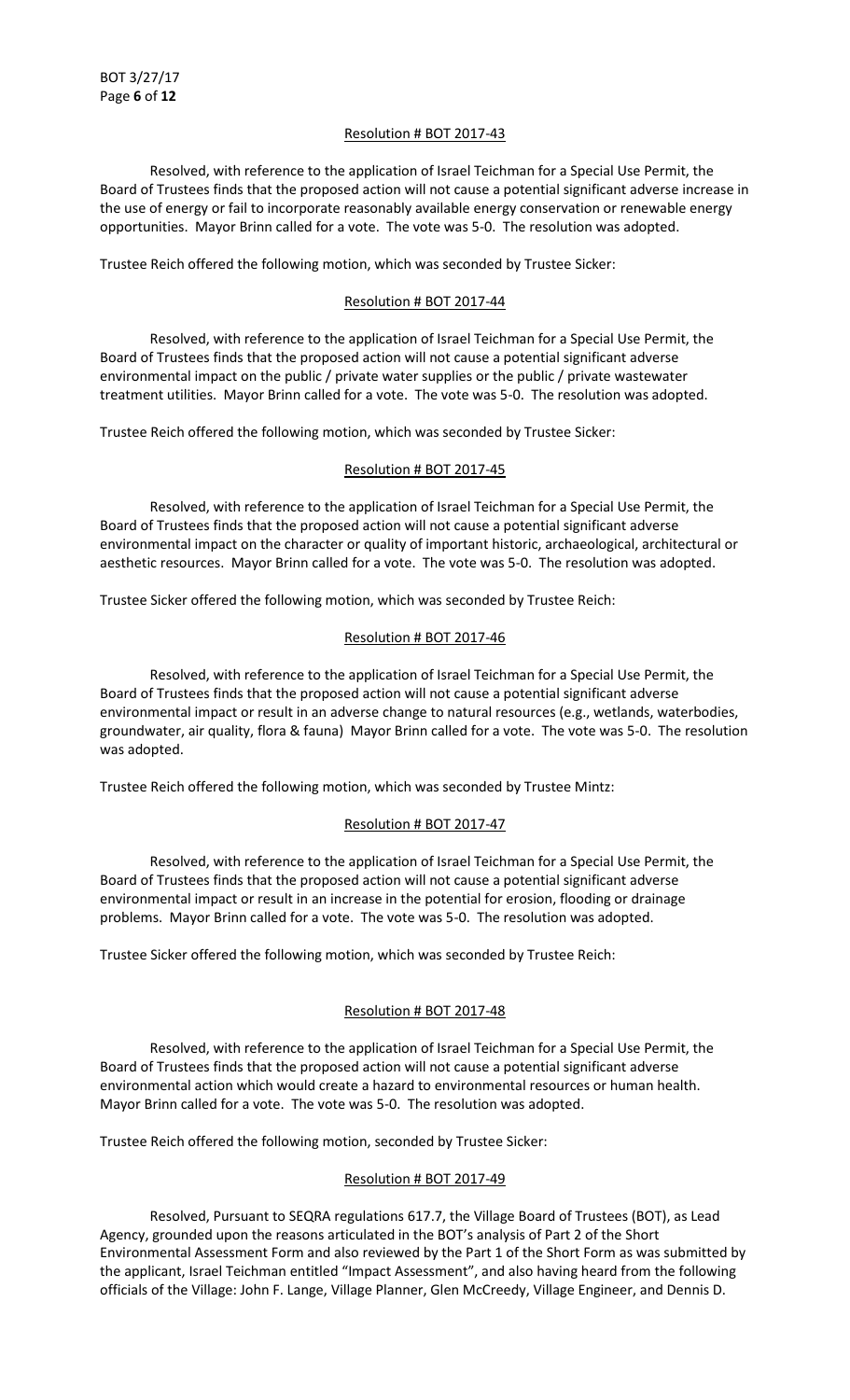BOT 3/27/17 Page **7** of **12**

Michaels, Esq., Village Attorney and following submissions, reports and correspondence previously submitted, the BOT hereby determines that the proposed action will not have a significant adverse environmental impact and, therefore a draft environmental impact statement will not be prepared; and the BOT issues a Negative Declaration. Mayor Brinn called for a vote. The vote was 5-0. The resolution was adopted.

Mayor Brinn read the following correspondence into the record: Rockland County Sewer District #1 dated March 24, 2017 Town of Ramapo Dept. of Public Works dated March 13, 2017 Same will be annexed to and made a part of this record.

The applicant accepted all the conditions except for #5, which stated the sewer must be upgraded to a minimum of 6 inches.

Trustee Mintz left the meeting at 9:45 p.m.

Trustee Sicker offered the following motion, which was seconded by Trustee Reich:

# Resolution # BOT 2017-50

 Resolved, that the public hearing on application of Israel Teichman is hereby closed. Mayor Brinn called for a vote and the vote was 4-0. The resolution was adopted.

Trustee Reich offered the following motion, which was seconded by Trustee Sicker:

# Resolution # BOT 2017-51

 Resolved, that the Board of Trustees of the Village of New Hempstead hereby approves the Special Permit Use of the Local House of Worship under Local Law #2 of 2015 for 36 Pennington Way; Applicant Israel Teichman and the conditions being all of the comments set forth in the March 24, 2017 letter from the Rockland County Sewer District #1 consisting of a total of 2 pages signed by Joseph LaFiandra, Engineer 11 and all of the comments set forth in the March 13, 2017 letter from the Town of Ramapo Dept. of Public Works, 1 page signed by Paul Gdanski, P.E., Engineer 11 except for Item #5. The sewer must be upgraded to a minimum of 6 inches. That will not be a condition of the approval as it is not applicable to this application. Mayor Brinn called for a vote and the vote was 5-0. (Trustee Mintz returned). The resolution was adopted.

## **Continue Public Hearing for Place of Assembly – Local Law 1 of 2017**

Mayor Brinn stated should this law pass, it will be superseding what was just approved for the prior applicant.

Mayor Brinn read into the record the Local Law Number 1 of 2017 – A local law to amend the Zoning Ordinance of the Village of New Hempstead to add a new special permit use, Place of Assembly, along with definitions, bulk requirements and procedures for use in single family residences only.

Allen Fishkin spoke regarding Local Law #1 2017 of Haverstraw. It addresses Gathering Places. They have addressed Gathering Places. There is no "Grandfathering". They apply for a Special Permit whenever this law goes into effect.

Mayor Brinn stated the applicant comes in for a Special Permit and they want to comply.

There was also a discussion regarding bulk requirements.

Deputy Mayor Minsky stated that about 2 years ago the Board changed the laws to have a House of Worship and a Gathering Place. We had an analysis of what we had and what we expected going forward. We looked at other locals and what they did. It appears now that we are only looking to govern properties that have over 50 people there having whatever sort of activity. They can have any kind of activity without our knowing what is going on. He thinks that is wrong. There is no question that it is going to impact the neighborhood. He does not believe that neighbors would be happy with having 40 people next door. He feels everyone is going to say they have under 40 people and they will get away with it.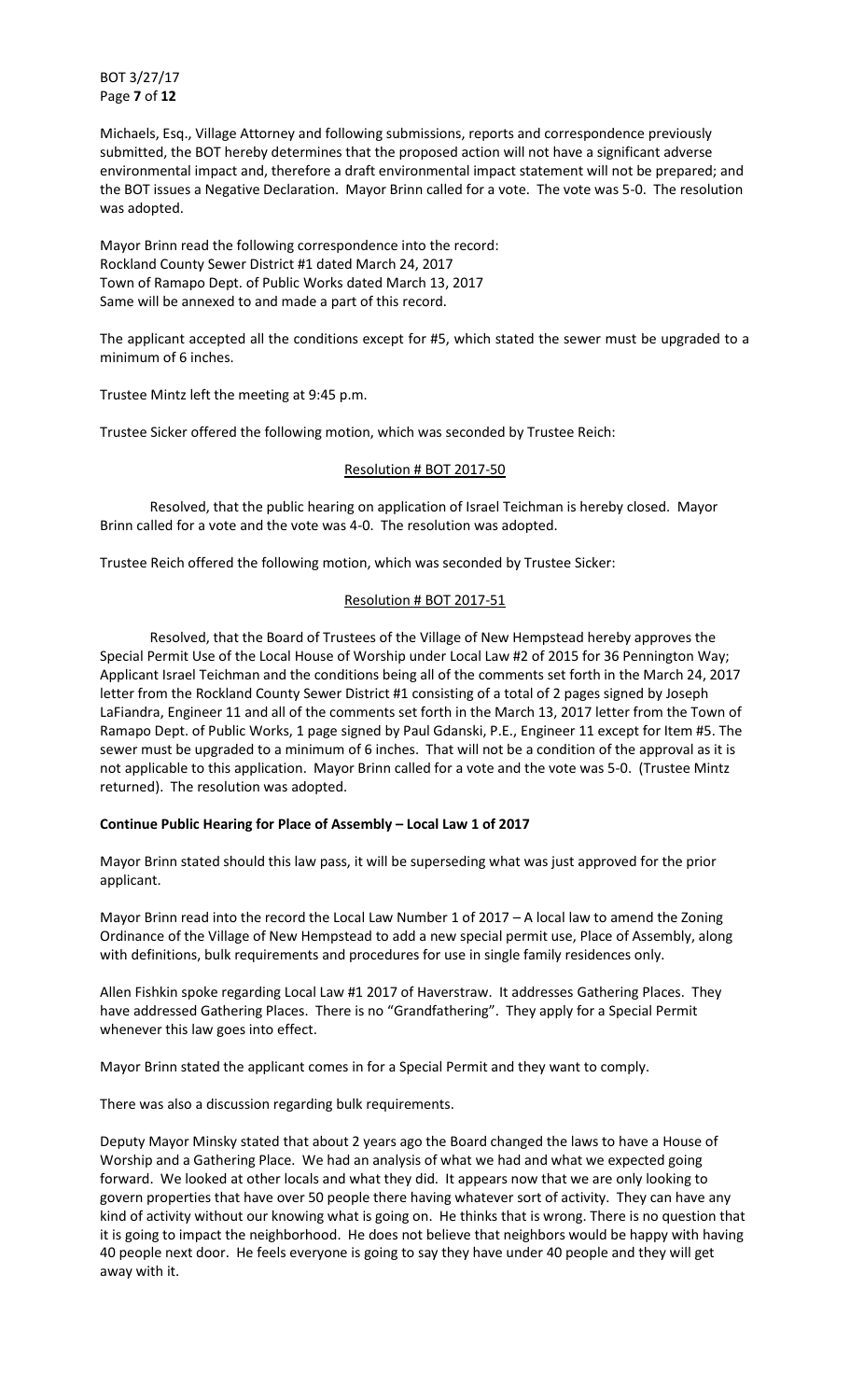BOT 3/27/17 Page **8** of **12**

Trustee Reich feels every application will be subject to the Fire Inspector and the Building Inspector.

Raphael Ziegler, Fire Inspector stated regardless of what the Village decides to put on the books for their own code, we are going by the State Code. Having an assembly of any kind, is a change of that use. It is not that it is ignored because it is less than 49 people, it opens up to inspections by the Bldg. Dept, the Fire Inspector, etc.

Deputy Mayor Minsky stated that he feels in conjunction with passing this law, we should also put a notice out to the public as to what is required under that law so people know what the expectation is if they are going to have that particular gathering.

John Lange stated that there is no regulation for regular family use. No one is going to deal with the code. When it changes from a residence to something else, there is an issue. Qualifications or whatever Building or Fire Codes. The question is what are they? We have nothing that says "we do this". That is when the State gets involved. It is not clear.

Deputy Mayor Minsky stated there is nothing that prevents the Village from putting in a code that could cover something under 300.

Mr. Strack – has a problem with parking. 500 ft. each way, you are talking about almost half a square mile. He has a neighbor whose driveway is about 30 feet from his bedroom window. They are out there bouncing a basketball at midnight. He thinks the 500 ft. number should be reconsidered.

Mrs. Greenwald – 2 Rovitz Place – She feels the Board is asking to repeal the Local Law 2 from 2015 and then certify the 49 and below number. She feels the Local Law 2 from 2015 is more restrictive.

Martin Edwards – He wants to keep Law 2 of 2015 intact.

Susannah Bechhofer, Resident of Town of Ramapo made comments. Her notes are attached to these minutes.

Discussion regarding the Place of Assembly and the Gathering Place

Mr. Johnson, 21 David Drive asked what is the mini station and where is it? Pomona Rd. What about the golf course – 700 homes on the golf course? – Small area, golf course, town homes, What about Matterhorn?

Deborah Muntz asked that it not to be voted on tonight. Thinks it is a really bad idea. You could have 40 motorcycles, a pole dancing club, etc. Even rental properties where you have one or two cars on the driveway, changes the character of the neighborhood.

Deputy Mayor Minsky doesn't feel it should be voted on tonight. Need to evaluate. (audience unanimous)

Mayor Brinn stated that, based on comments tonight, even though it has been discussed at several meetings, we will probably decide not to proceed and think it through a little bit more.

Michael Miller – need to get some citizens involved in helping you. What's the rush?

Althea Mundy, 11 Elizabeth Ct. – Mr. Sicker, when we met with you our group explained to you that New Hempstead was unique. We wanted to keep it unique, not to change. Do you just want to change to change? She does not feel that anyone in this room is comfortable with this change. This was our conversation in our homes. To make sure that everybody had a fair shot. There is nothing to say that under 45 won't be a day care or another business. There is no hurry to change this law.

Trustee Sicker stated it is not about making change. It is about regulating under State Law. This is not only about religious use. The other two laws are about religious use.

Deputy Mayor Minsky – 2 or 3 years ago not one person has objected.

Discussion regarding having a better venue and having the citizens come together to address issues.

Trustee Reich offered the following motion, which was seconded by Deputy Mayor Minsky: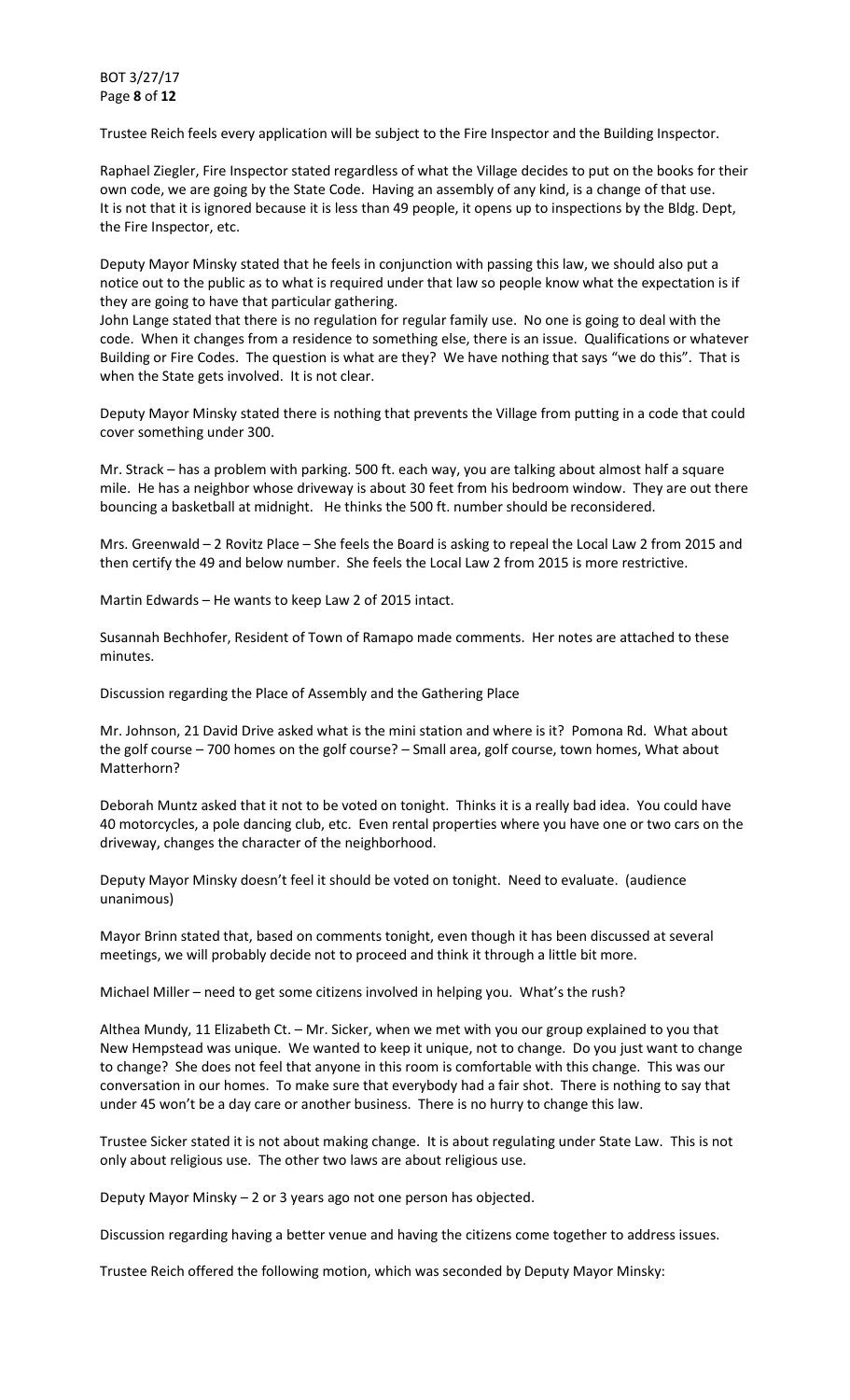## Resolution # BOT 2017-52

 Resolved, that the public hearing on Place of Assembly – Local Law 1 of 2017 will remain open. A future date and time to be announced and publicized. Mayor Brinn called for a vote and the vote was 5-0. The resolution was adopted.

## **Ateres referral to Planning Board – intent to be lead agency on site plan**

Trustee Sicker offered the following motion, which was seconded by Trustee Mintz:

## Resolution # BOT 2017-53

 Resolved, that the Board of Trustees hereby adds an item to the agenda; to read the resolution that was passed at the Special Meeting of March 13, 2017. The vote was 3-0.

Trustee Sicker read the resolution into the record.

Deputy Mayor Minsky – explained to the public about the Special Meeting which was held on March 13<sup>th</sup>. There were only 3 Trustees at the meeting as the Mayor and the Deputy Mayor did not know about the meeting. He also stated this matter is before a Judge, who has not moved on the matter as yet.

Mayor Brinn explained that the Board (3 Trustees) desired to retain Dennis Lynch of the Law Firm of Feerick Lynch MacCartney and Nugent to undertake all legal services regarding religious land use issues, including but not limited to Ateres Bais Yaakov Academy of Rockland and any changes in the Zoning Code for the Village, as well as such other matters as are directed by the Village Board from time-totime; and all such services to be provided at the blended hourly rate of \$250 per hour, plus disbursements reasonably incurred.

Attorney Lynch told the public that the Village Attorney had resigned as of March 31, 2017.

Mayor Brinn stated he has a letter from Attorney Michaels stating he is withdrawing his resignation.

Deputy Mayor Minsky stated that he wants the Attorney around to handle the issue of whether the Trustees should recuse themselves from the Ateres matter.

Mayor Brinn stated that Dennis Michaels was hired by the Board of Trustees and as far as he is concerned he is the Village Attorney for the Village of New Hempstead. We don't need special council. We have no budget for special council.

Attorney Michaels stated that the Trustees are in the majority and have the ability to hire Special Council under certain circumstances. He is not aware of what the circumstances are.

Trustee Sicker stated that before the Trustees had the Special Meeting, they had conversations with Attorney Michaels.

Deputy Mayor Minsky asked what the benefit of Special Council was to the Village.

Trustee Sicker offered the following motion, which was seconded by Trustee Reich:

#### Resolution # BOT 2017-54

 Resolved, that the resolution adopted at the Special Meeting of the Board of Trustees on March 13, 2017 is hereby re-adopted. The vote was 3-0. The resolution was adopted.

Althea Mundy - "You have gone and, basically spent our money".

Attorney Lynch stated the amount gets passed to the applicant.

#### **Ateres – Lead Agency**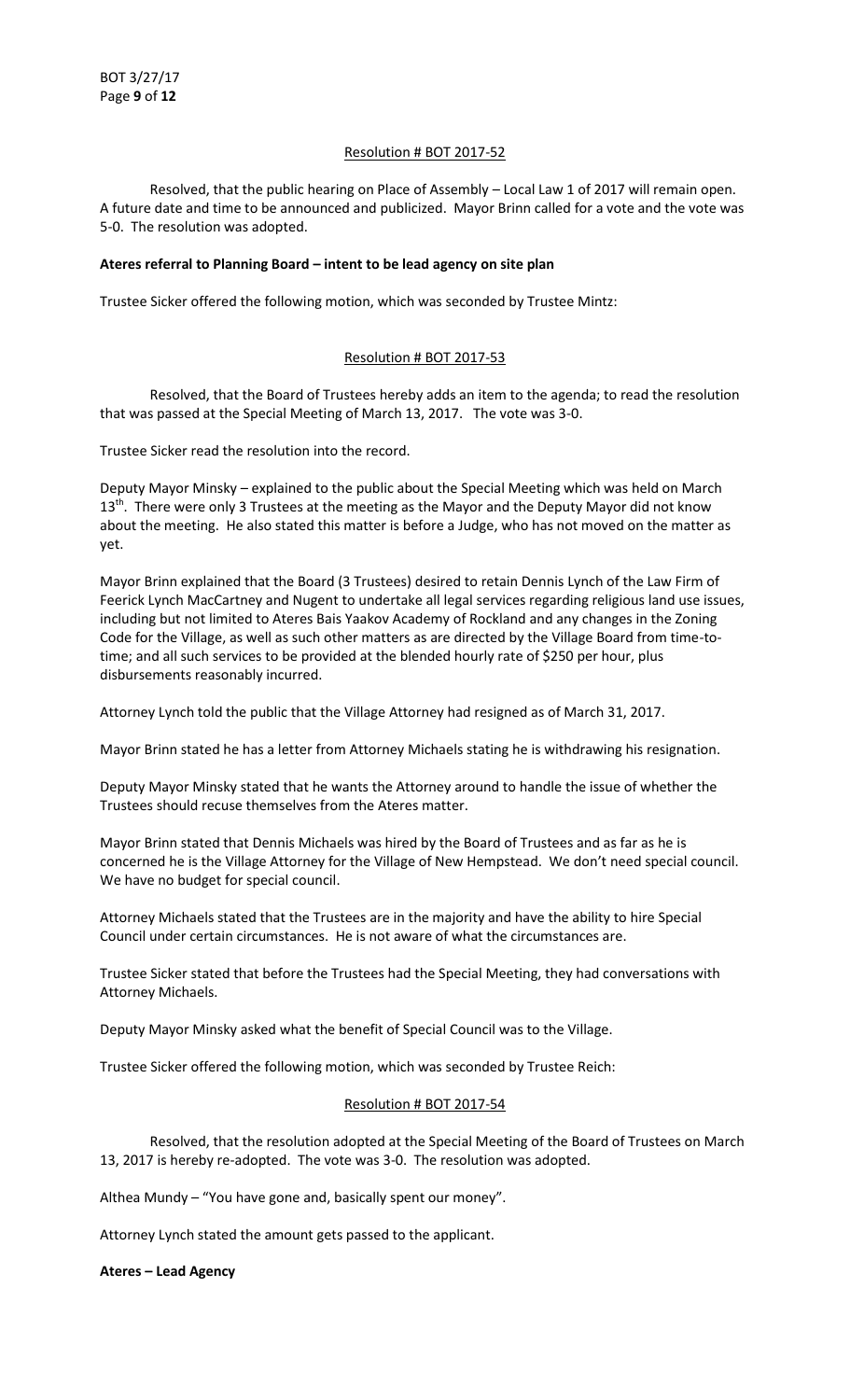BOT 3/27/17 Page **10** of **12**

Mayor Brinn asked if Trustee Sicker and Trustee Mintz were going to recuse themselves.

Attorney Lynch explained why the fact that Trustee Sicker & Trustee Mintz had children attending the subject school would not affect the decision. It is not a mandatory conflict.

Trustee Reich offered the following motion, which was seconded by Trustee Sicker:

#### Resolution # BOT 2017-55

 Resolved, that the Board of Trustees of the Village of New Hempstead hereby refers to the Planning Board the intent to be lead agency on site plan for Ateres Bais Yaakov. Mayor Brinn called for a vote and the vote was 3-0-l. Deputy Mayor Minsky abstained. The resolution was adopted.

#### **Local Law to regulate certain Interim School uses (Temporary Trailers)**

Ms. Vazquez stated the public hearing notice appeared in the March 3, edition of the Journal News.

Trustee Reich offered the following motion, which was seconded by Trustee Sicker:

#### Resolution # BOT 2017-56

 Resolved, that the Board of Trustees of the Village of New Hempstead hereby makes a motion that pursuant to the State Environmental Quality Review Act ("SEQRA"), the proposed action by the Village Board of Trustees to consider the adoption of a proposed Local Law to be entitled Interim School Building Use, also known as modular school structures, which would be an amendment to the Village's Zoning Law, is hereby classified as an Unlisted action as defined by SEQRA Regulation 6.17.4; no agency, other than the Village Board of Trustees and the Rockland County Department of Planning will have any significant involvement in the review process, pursuant to SEQRA Regulation 617.6 ; and this Board hereby declares itself as Lead Agency. Mayor Brinn called for a vote and the vote was 3-1. The resolution was adopted.

Attorney Michaels read into the record correspondence dated March 13, 2017 from The Dept. of Planning, 2 pages.

Mayor Brinn stated he has 30 letters from residents who are very much in favor of Ateres and the Interim modular buildings that they are looking. All of these letters will go into the record.

Amy Mele, Attorney from Ira Emanuel's office, 4 Laurel Rd., New City, N.Y. – representing the applicant.

Attorney Mele stated the applicant is asking for a simple land use approval. The Local Law imposes extreme standards for schools that want to use trailers on an interim basis so that they don't become part of the landscape forever.

The applicant's attorney was asked to draft a local law to address this issue. The rising school population is not unique here in Rockland; it is a nationwide issue. There are thousands of these trailers all over the country. If the local law is passed, the applicant still has to come back and apply for it. This is a one year permit, renewable for 2, 12 month extensions. Then the applicant has to go back to get site plan approval as to where to put the trailers so that this is safe while the construction is going on.

Mayor Brinn opened the public hearing.

Attorney Mele stated this law was reviewed by the technical staff of New Hempstead and it largely incorporates the comments of the staff. It was also reviewed by the Planning Board at their last meeting and the P.B. recommended adoption of the Local Law; one request that we limit it to 1R-40 and 1R-50 zone.

Ms. Vazquez stated the public hearing notice appeared in the Journal News on March 3, 2017.

Mr. Johnson, David Drive – They are cutting down trees on his block – what happened to the trailers on Rte 45?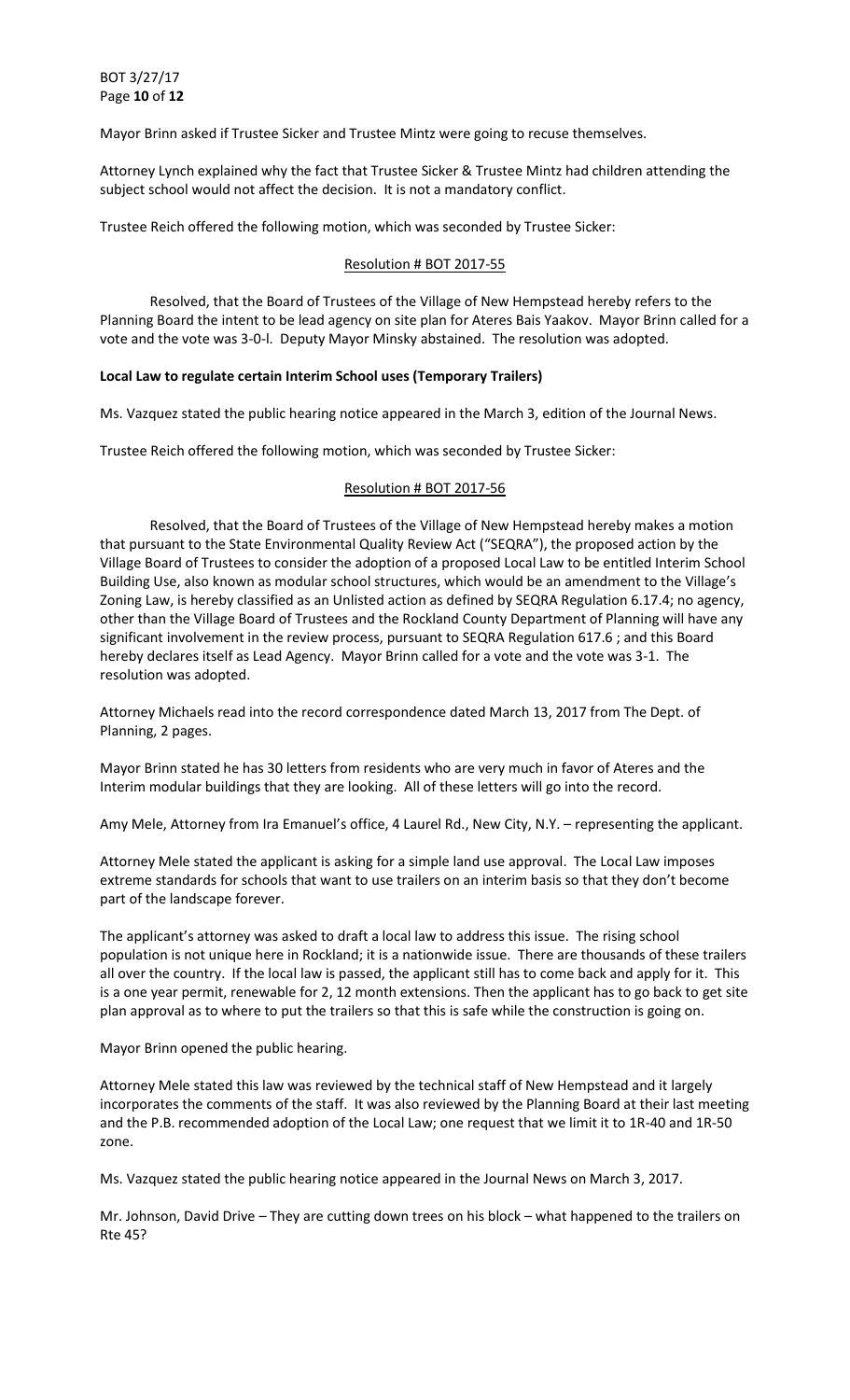BOT 3/27/17 Page **11** of **12**

Attorney Emanuel explained this application has nothing to do with Route 45. The application for the Rte. 45 site was withdrawn. There is an approved site plan and an approved Special Permit for the application on 200 Summit Park Rd.

Struck – 10 David Drive – gave comments on the application. Doesn't the Planning Board have more experience in these issues? He also asked about the fact that interested parties should or should not vote on these issues.

Attorney Emanuel stated he does not have the ability to investigate these matters. He said we are talking about the proposed Local Law this evening.

Mrs. Greenwald – asked about the amended version of the Local Law.

Mayor Brinn asked Mr. Lange for comments.

Mr. Lange stated the GML comments should remain the same. No need to change the FAR.

Mrs. Munis had some comments regarding the proposed Local Law.

Attorney Michaels read a portion of the proposed Local Law that he felt would make the residents feel more confident.

Deputy Mayor Minsky stated he is sorry this was not passed a couple of months ago, but there are a lot of people who have concerns regarding this. He stated this particular law was developed by the applicant. No research, no due diligence. The law is just for the applicant. The public has a right to know what we are doing when we pass laws.

Trustee Reich stated it has been done by qualified professionals.

Deputy Mayor Minsky stated there is no way they can tell if this will be effected overall.

Attorney Michaels asked if the Trustees felt they had enough information to render an environmental determination.

The Trustees said they did.

Mayor Brinn asked for the professionals' opinion.

Mr. Lange felt the law was written as if it would be used once. What school will be in these circumstances to make this available again? He can't predict.

Mr. McCreedy stated it is only a law. It is not granting a permit.

Attorney Emanuel reminded the Board that the original version would have applied to all zones. This version will only apply to zones 1R-40 and 1R-50 because of the Planning Board's recommendations.

Attorney Michaels read the items regarding the SEQRA procedures outlined in the checklist guide with reference to this proposed Local Law.

Trustee Reich offered the following motion, which was seconded by Trustee Sicker:

## Resolution # BOT 2017-57

 Resolved, that the Board of Trustees of the Village of New Hempstead hereby declare that having reviewed the submissions, reports and correspondence regarding the proposed Local Law to regulate certain Interim School uses (Temporary Trailers) there will be no significant adverse environmental impact. Ms. Vazquez called a roll call vote as follows: Mr. Sicker –Nay, Trustee Mintz, Nay, Trustee Minsky, abstain, Trustee Reich, Nay, Mayor Brinn, Nay. The resolution was adopted.

Trustee Reich offered the following motion, which was seconded by Trustee Sicker: Resolution # BOT 2017-58